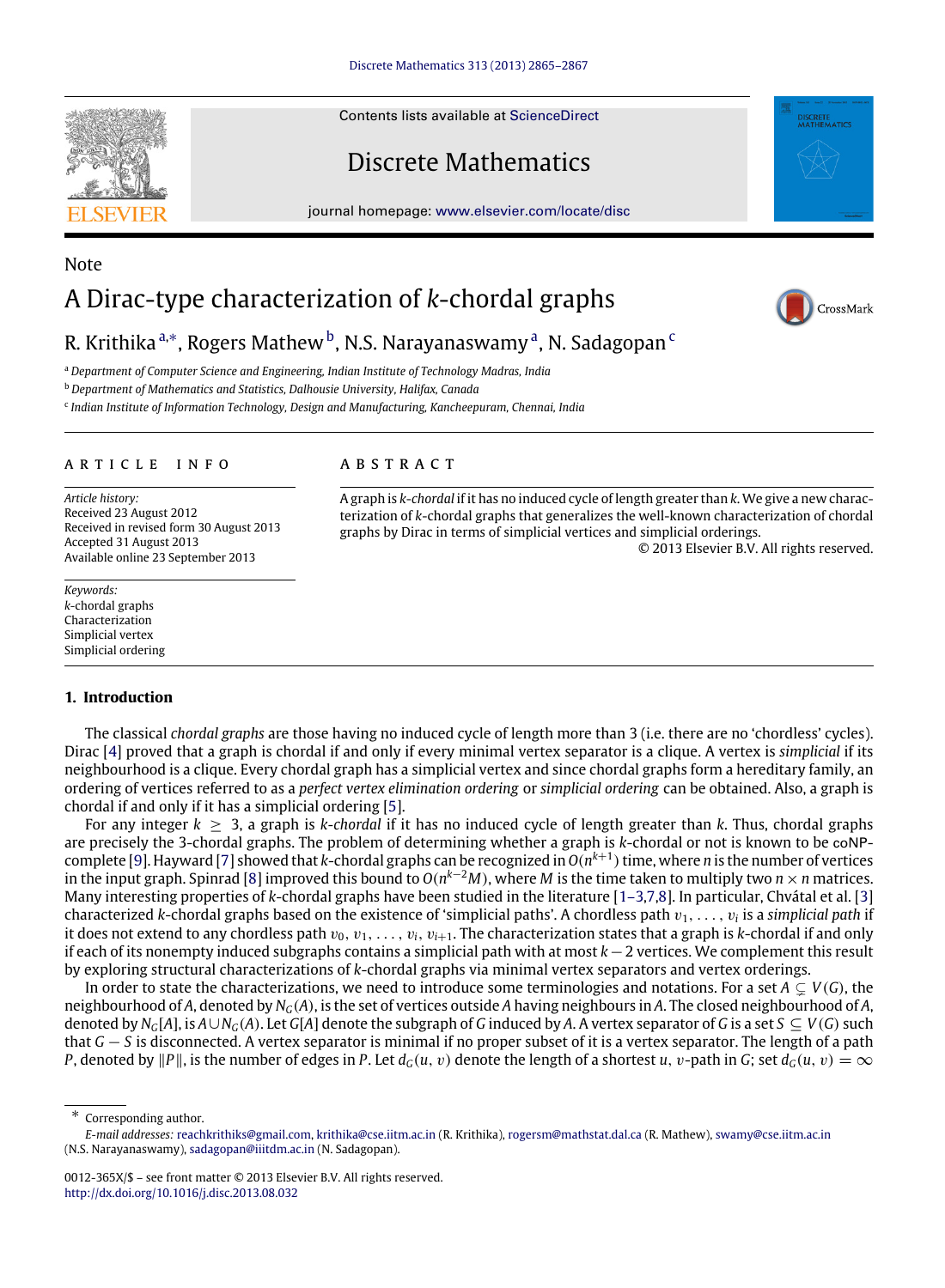if no  $u, v$ -path exists. For a graph G, the graph G $^k$  defined on the vertex set  $V(G)$  by letting  $E(G^k)=\{uv\colon d_G(u,v)\leq k\}$  is the *k th* power of *G*.

A set *A* of vertices is a *connected non-dominating set* if  $G[A]$  is connected and  $N_G[A] \neq V(G)$ . A connected non-dominating set *A* is maximal if for each vertex  $v \in V(G) \setminus A$ , either  $G[A \cup \{v\}]$  is disconnected or  $N_G[A \cup \{v\}] = V(G)$ . For every integer  $k > 3$ , a vertex v is *k*-simplicial in *G* if

(C1)  $N_G(v)$  induces a clique in  $(G - v)^{k-2}$ 

(C2) for each nonadjacent pair *x*, *y* in *NG*(v), every chordless *x*, *y*-path through *G* − *NG*[v] has at most *k* − 2 edges.

Note that neither of the conditions (C1) or (C2) implies the other. For a graph G on *n* vertices, a vertex ordering  $v_1, \ldots, v_n$ is a *k-simplicial ordering* or *k-perfect vertex elimination ordering* if, for each *i*, v*<sup>i</sup>* is *k*-simplicial in *G*[{v*i*, . . . , v*n*}]. We show that a *k*-chordal graph has a *k*-simplicial vertex; as a consequence, we obtain a characterization of *k*-chordal graphs based on *k*-simplicial orderings. We also generalize the characterization of chordal graphs based on minimal vertex separators to *k*-chordal graphs. In particular, we prove the following theorem.

**Theorem 1.** *For a graph G and an integer*  $k > 3$ *, the following statements are equivalent.* 

(i) *G is k-chordal.*

(ii) *G has a k-simplicial ordering.*

(iii) *Every minimal vertex separator S in G is such that, for all nonadjacent x*, *y* ∈ *S and for any two distinct components Q and Q'* of  $G - S$ , every pair P and P' of induced x, y-paths through Q and Q', respectively, satisfies  $||P|| + ||P'|| \leq k$ .

For *k* = 3, our theorem reduces to Dirac's structural results on chordal graphs [\[4\]](#page-2-0). We prove the equivalence of (i) and (ii) in [Theorem 8](#page-2-7) and the equivalence of (ii) and (iii) in [Theorem 9.](#page-2-8) Notation and definitions not given explicitly here can be found in [\[6,](#page-2-9)[10\]](#page-2-10).

#### **2. Characterization of** *k***-chordal graphs**

<span id="page-1-0"></span>**Observation 2.** A *k*-simplicial vertex is also *l*-simplicial, for every integer *l* > *k*. Also, for each integer *k* ≥ 3, every vertex in a complete graph is *k*-simplicial.

<span id="page-1-1"></span>**Observation 3.** For an integer  $k > 3$ , every vertex in a *k*-chordal graph *G* satisfies (C2).

<span id="page-1-3"></span>**Observation 4.** In a non-complete graph *G*, for every vertex *x* that is nonadjacent to at least one other vertex, {*x*} is a connected non-dominating set.

<span id="page-1-2"></span>**Lemma 5.** If A is a maximal connected non-dominating set in a non-complete graph G, then every vertex in  $V(G) \setminus N_G[A]$  is *adjacent to every vertex in*  $N_G(A)$ *.* 

**Proof.** If there exist nonadjacent vertices  $x' \in N_G(A)$  and  $y' \in V(G) \setminus N_G[A]$ , then the set  $A' = A \cup \{x'\}$  is a connected non-dominating set in *G*, contradicting the maximality of *A*.

<span id="page-1-4"></span>**Lemma 6.** *Let A be a maximal connected non-dominating set in a non-complete k-chordal graph G, where k* ≥ 3 *is an integer. There exists a vertex in*  $V(G) \setminus N_G[A]$  *that is k-simplicial in G.* 

**Proof.** Let  $n = |V(G)|$ . We prove the claim by induction on *n*. It is easy to verify the claim when  $n \leq 3$ . For  $n \geq 4$ , consider a non-complete *k*-chordal graph *G* on *n* vertices. Let *A* be a maximal connected non-dominating set in *G*, and let  $B = V(G)$  $N_G[A]$ . If *B* is a clique, then by [Observation 2](#page-1-0) every vertex in *B* in *k*-simplicial in *G*[*B*]. Otherwise, by the induction hypothesis, there exists a vertex that is *k*-simplicial in *G*[*B*]. Let  $b \in B$  be *k*-simplicial in *G*[*B*]; we show that *b* is also *k*-simplicial in *G*. From [Observation 3,](#page-1-1) it suffices to show condition (C1). For this purpose, we identify a path of length at most *k* − 2 in *G* − v between every pair of vertices in  $N_G(b)$ . Since  $b \in B$ , every vertex in  $N_G(b)$  is either in B or in  $N_G(A)$ . Let x,  $v \in N_G(b)$ .

Case 1 (x, y 
in C[V(G) \ {b} such Case 1 (x, y 
in C[V(G) \ {b} such Case 1 (x, y 
in C[V(G) \ {b} such C[B], there exists a x, y-path P in C[B \ {b} \ and thereby in C[V(G) \ {b} \ such cluming must be not cluming must that  $||P|| \leq k - 2$ .

Case 2 ( $x \in N_G(A)$ ,  $y \in B$ ) or ( $x \in B$ ,  $y \in N_G(A)$ ): Since every vertex in  $N_G(A)$  is adjacent with every vertex in B by [Lemma 5,](#page-1-2) we can take the required *x*, *y*-path to be the edge *xy*.

Case 3  $(x, y \in N_G(A))$ : If  $xy \in E(G)$ , then the edge xy itself can be thought of as the x, y-path. Suppose  $xy \notin E(G)$ . Since A is connected and  $x, y \in N_G(A)$ , there is an  $x, y$ -path whose internal vertices all lie in  $A$ . Let  $P$  be the shortest of all such paths. Clearly, *P* is present in  $G[V(G) \setminus \{b\}]$ . We claim that  $||P|| \le k - 2$ . If  $||P|| > k - 2$ , then *b* forms an induced cycle with *P* having length at least  $k + 1$ . This contradicts the fact that *G* is *k*-chordal.  $\square$ 

<span id="page-1-5"></span>**Lemma 7.** *For an integer k* ≥ 3*, every k-chordal graph G has a k-simplicial vertex. Moreover, if G is a non-complete graph, then it has two nonadjacent k-simplicial vertices.*

**Proof.** If *G* is a complete graph, then by [Observation 2,](#page-1-0) every vertex in *G* is *k*-simplicial. Suppose that *G* is not a complete graph. Let *A* be a maximal connected non-dominating set in *G*, and let  $B = V(G) \setminus N_G[A]$ . The sets *A* and *B* are well-defined